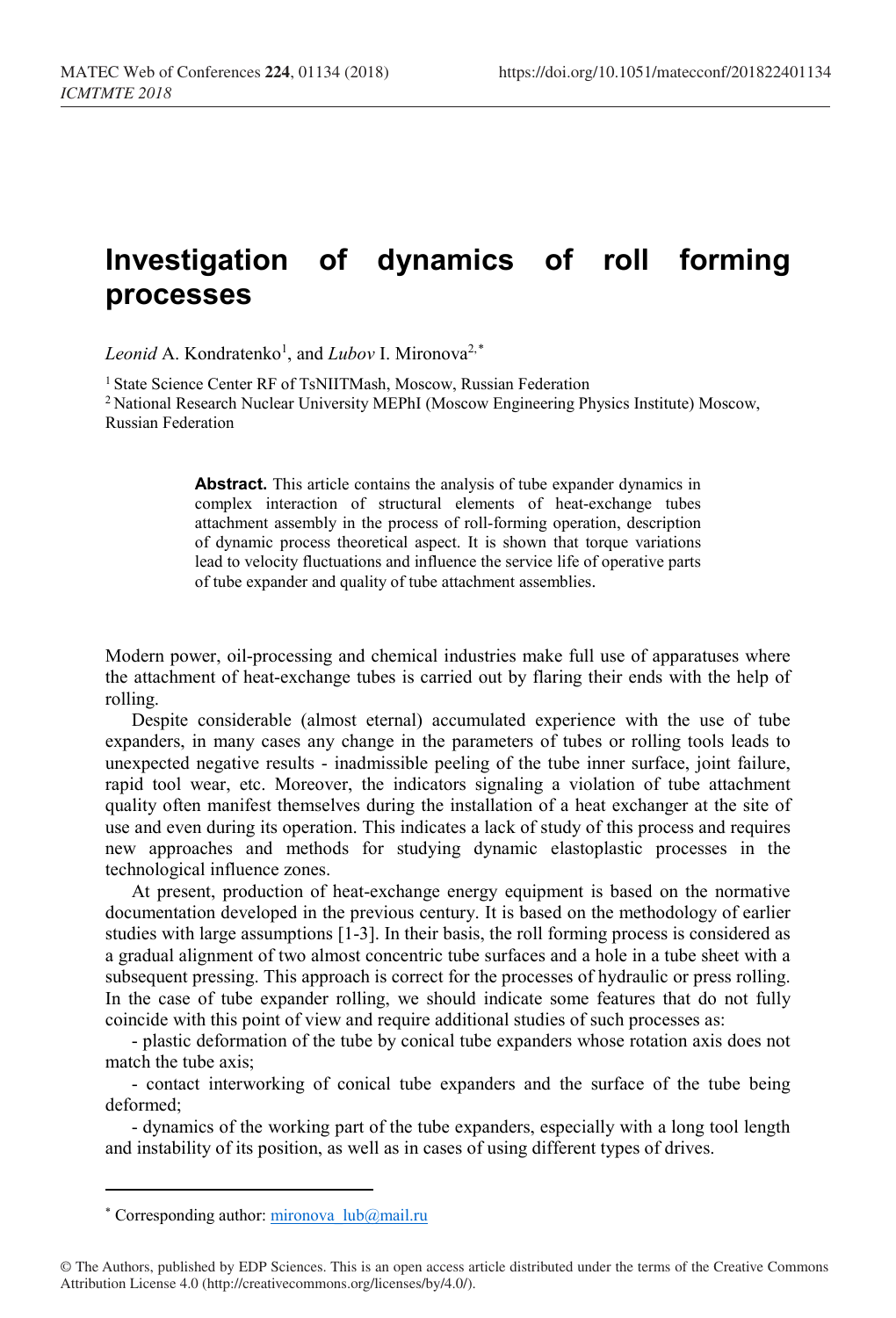The rolling process is usually considered from the standpoint of a static process. The contact of the tube expanders with the tube in this case can be analyzed using the solutions obtained in [4-7].

In reality, fluctuations with different amplitude and frequency take place here, affecting both the tool operability and the tube attachment quality when manufacturing and repairing heat exchangers [8].

The study of dynamic peculiarities of this attachment technology is of scientific and practical interest.

In tube expander rolling, tube deformation is due to the tube bending at its contact points with the tube expanders and subsequent plastic changes of dimensions. Therefore, the rolling process should be considered taking into account the multifarious interaction of the contacting surfaces at each loading point in combination with the contact problem. Fig. 1 shows the scheme of rolling.

A tight bonding of the tube with the surface of the tube grid hole is ensured by the torque of the spindle (3) and by pressing of the tube expander (1) in some vicinity of the contact point of the tube (8) and the tube expander.



**Fig. 1.** Scheme of rolling the tube attachment assembly into the tube grid: 1 – tube expander, 2 – body, 3 – spindle, 4 – holder, 5 – rolling bearing, 6 – extension tube, 7 – tube sheet, tube.

In the tube expander coverage area, the tube metal becomes plastic when some of the layers move along the tube expander surface trajectory, and some of them are stretched and compressed, pressing against the wall of the hole [8].

Note that body (2), where the tube expanders are placed, rotates in the same direction with the spindle, but with a different frequency.

The length of the rolling body is chosen based on the design of the tube attachment assembly in the tube grid and the length of the rolling section. Its dimensions can reach large values. In this case, the moment of inertia of the body increases as it rotates, which under certain conditions can have a negative effect on the rolling process [8, 9]. Let us analyze the dynamics of the rolling process.

Let us assume that the rolling shown in Fig. 1 is used for tube attachment. The rolling process is described in detail in [8-13]. Its peculiarity lies in the fact that the rotating spindle is retracted and with the conical part through the tube expanders plastically deforms the tube. At the instant of the first contact of the tube section outer surface and the inner surface of the tube sheet hole, the contact is made at three points. From this moment on, the tube deformation conditions change significantly, especially after the moment when the contact does not stop at the indicated three points when the tube expander moves to another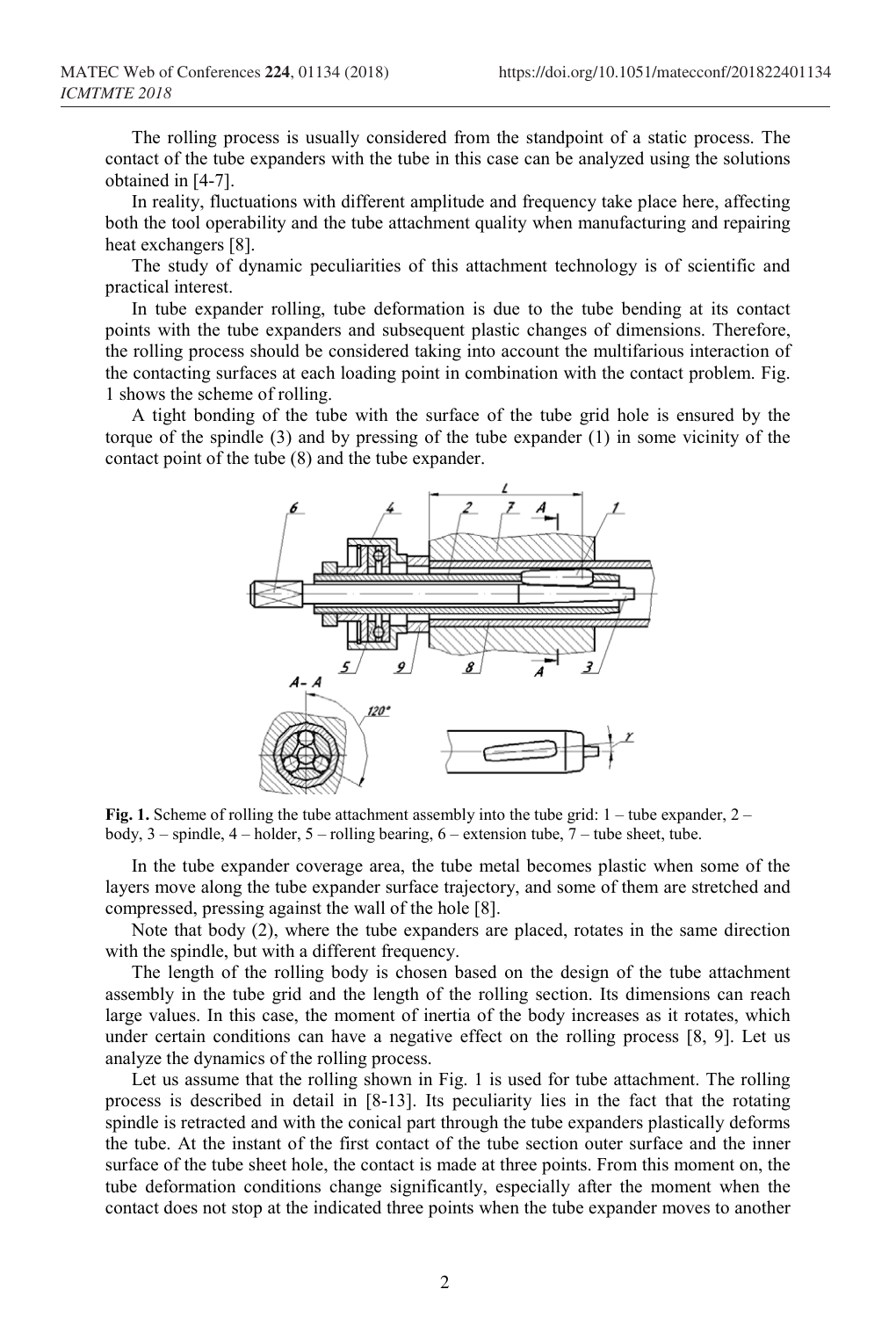place.

If, prior to the first contact, a segment of approximately 1/3 of the tube circumference was stretched between a pair of tube expanders, then each tube expander acts on a section of the tube located between two closer points. Moreover, as the spindle retracts, the length of such section can reduce intermittently [8]. We assume that the cylindrical shell is subjected to the action of forces distributed symmetrically about the cylinder axis.

To study the dynamic characteristics of the process, we use the method described in [13, 14]. As a computational model, we take a generalized model of an inertial disk rotating at the end of rod [14]. We denote the angular velocities of rotation of the spindle cross sections at the liner and near the working part, as  $\Omega_1$ ,  $\Omega_2$ , respectively. Neglecting the relaxation phenomena, the rolling system dynamics is described by the following differential equations

$$
\tau(t) W_p = M_{\kappa p0} (t) + M_{mp} (t) + J_{np} d\Omega_2 / dt;
$$
  
 
$$
\vartheta d\tau / dt = \Omega_1 - \Omega_2,
$$
 (1)

where  $\tau$  is the maximum tangential stresses in the spindle section;  $W_p$  is the polar moment of the spindle section resistance at the liner boundary;  $M_{\kappa p0}$  is the torque ensuring deformation of the tube; *Mтр* is the friction torque loss; *Jпр* is the moment of inertia of the tool rotating parts, reduced to the spindle axis;  $t$  the time of rolling,  $\vartheta$  is the coefficient that characterizes the torsional elasticity of the spindle.

From the solution of system (1) after the corresponding transformations when  $\Delta\Omega = \Omega_1$ - $\Omega_2$ , we arrive at the following equation of motion

$$
W_p \ \mathcal{G}^{-1} \Delta\Omega \left( t \right) + d \Delta\Omega / dt + J_{np} \ d^2 \Delta\Omega / dt^2 = - M_{\kappa p 0} \left( t \right), \tag{2}
$$

which, in fact, is the known equation of forced fluctuations [13].

The relationship between the maximum stresses in the rod, the torque and the angular velocity of motion can be described by correlation [11, 12]

 $\tau = [M_{kp0} (t) + h_k \Omega_2 (t) (1 + T_{hk} p)]W_p$ <sup>-1</sup>.

Here  $h_k$  is the friction loss coefficient;  $T_{\mu k}$  is the time constant  $T_{\mu k} = J_{np} / h_k$ ,

Thus, the dynamics of the fluctuation system of the rolling tool depends on many parameters, including: spindle torque, geometric characteristics of the body, spindle and tube expander, the length of rolling and the rolling equipment parameters. Let us consider each of them in detail.

During rolling, the tube expander, rotating at frequency  $\Omega_p$ , is pressed against the tube by a spindle rotating about its own axis with frequency  $\Omega$ . At the same time as the spindle deepens into the tube, the force interaction between the tube expander and the spindle increases. The maximum force is  $F_{rci}$ , Fig. 2. Thus, when setting up one attachment assembly in a single-roll cycle, torque *Мкр* acting on the spindle, varies from a minimum to a maximum [8]. The theoretical definition of the torque, which ensures plastic deformation of the tube and a dense bond, should be considered from the kinematics of the force interaction at the point of contact of the tube expander and then with its subsequent indenting into the inner surface of the tube, Fig. 2.

Frequency of the tube expander rotation relative to the shell *nрк* is bound by the formula

$$
n_{p\kappa}=0,75n_e\cos\alpha_{e\kappa},
$$

where  $n_{\theta}$  is the spindle rotation frequency.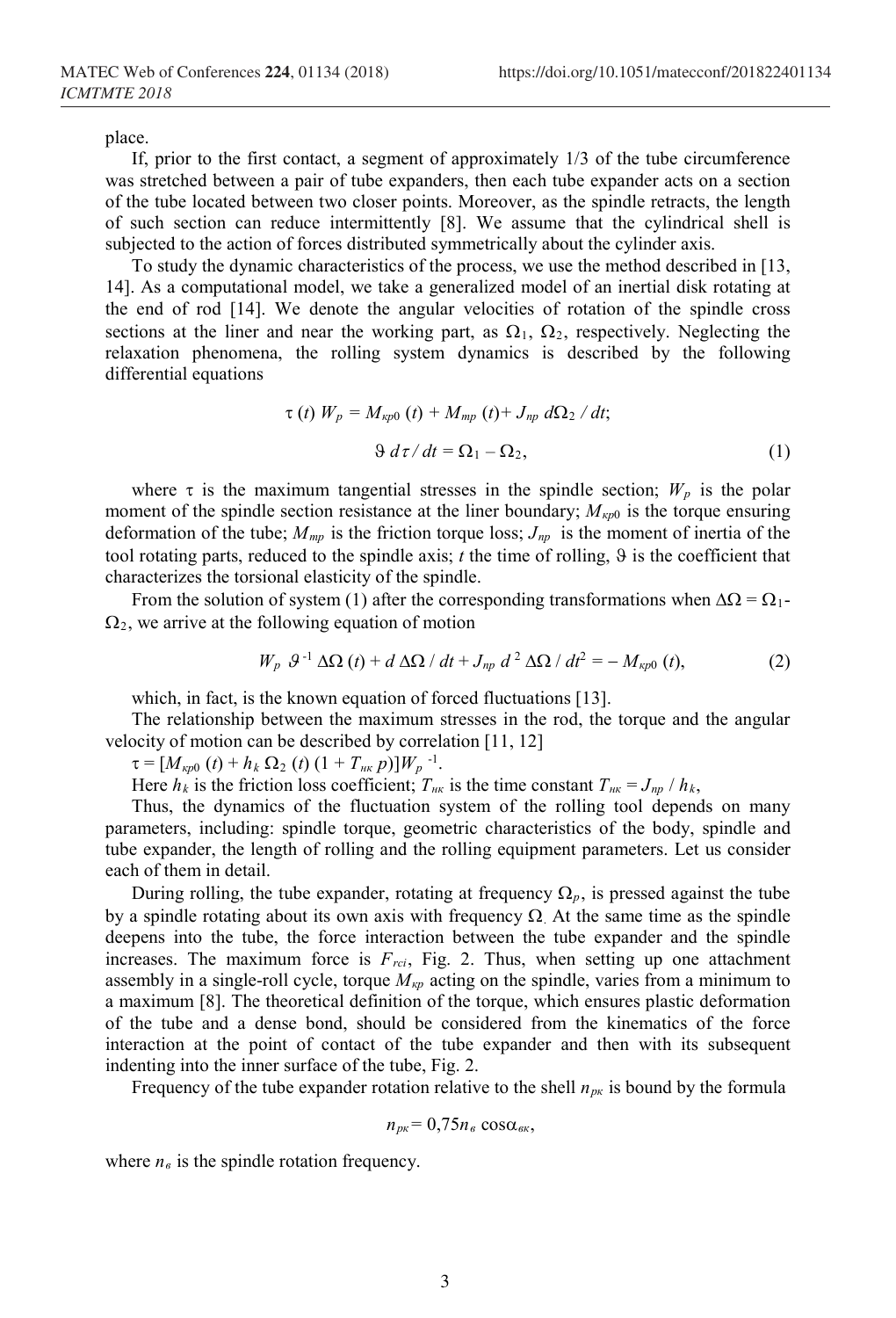

**Fig. 2.** Design scheme of the force interaction of a tube expander, a spindle and a tube.

The given inertia moment of the system can be defined as the sum of the inertia moment of the rotating body  $J_k$  of the tube expander and the moment of transfer pair  $J_{\alpha p}$  "spindle tube expander". The proper inertia moment of the tube expander is neglected. Then

$$
J_{\kappa} = 0.5 \gamma_{\mu\kappa} g^{-1} l_{\kappa} \pi (R^4{}_{\mu\kappa} - r^4{}_{\alpha\kappa}) K_1;
$$
  

$$
J_{ep} = 0.5 z \pi l_p \gamma_{\mu p} [i_p r_{pc}^2 + K_l (r_{pc} + r_{ec})^2] r^2_{pc} / g.
$$

Here  $\gamma_{\mu\kappa}$  is specific weight of the metal shell;  $l_{\kappa}$  is the outer, inner diameters and body length; *Rнк*, *rвк*, *К*<sup>1</sup> is the gear ratio between the tube expander and the shell; *rрс*, *rвс* are the average diameters of the tube expander and the spindle, respectively;  $i_p$  is the gear ratio between the tube expander and the spindle.

Let us assume that between the tube expander and the tube inner surface, the normal specific force  $F_{q1}$  is constant over the entire length of the contact. As a result of interaction of the elementary section of the surface of the tube expander *dx* long and the tube in a plane perpendicular to the spindle rotation axis, an elementary circumferential force  $F_{tr}$  develops at the point of their contact, and it can be determined as

$$
dF_{tr} = dM_{kp0} / r_{pi}. \tag{3}
$$

It should be noted that the tube expander section radius is a variable value along the spindle length and can be determined by the function of the average radius of the section  $r_{pc}$ , if the coordinate axis  $Y_1O_1X_1$  is placed in the center of the tube expander. In this case, the radius is determined by the relation

$$
r_{pi} = r_{pc} \left( 1 + \text{tg } \alpha_p \cdot x / r_{pc} \right) = k r_{pc}. \tag{4}
$$

The tube expander angle relative to the spindle has a small value (tg  $\alpha = 1/120 \div 1/180$ ). We assume that coefficient  $k$  equals one. Taking into account  $(3)$  and  $(4)$ , let us put down the torque developing on the tube expander

$$
M_{\kappa p0} = \int_{-l/2}^{+l/2} r_{pc} \cdot F_{ql} \mu_{pm} \, dx = \mu_{pm} r_{pc} F_{ql} l \, .
$$

Here  $\mu_{pm}$  is the coefficient of friction between the tube and the tube expander; *l* is the contact length. The circumferential force acting on the tube expander surface and perpendicular to OX is

$$
F_{tr} = \mu_{pm} l F_{ql} \cos \gamma.
$$

The force acting perpendicular to the tube expander axis is determined by the formula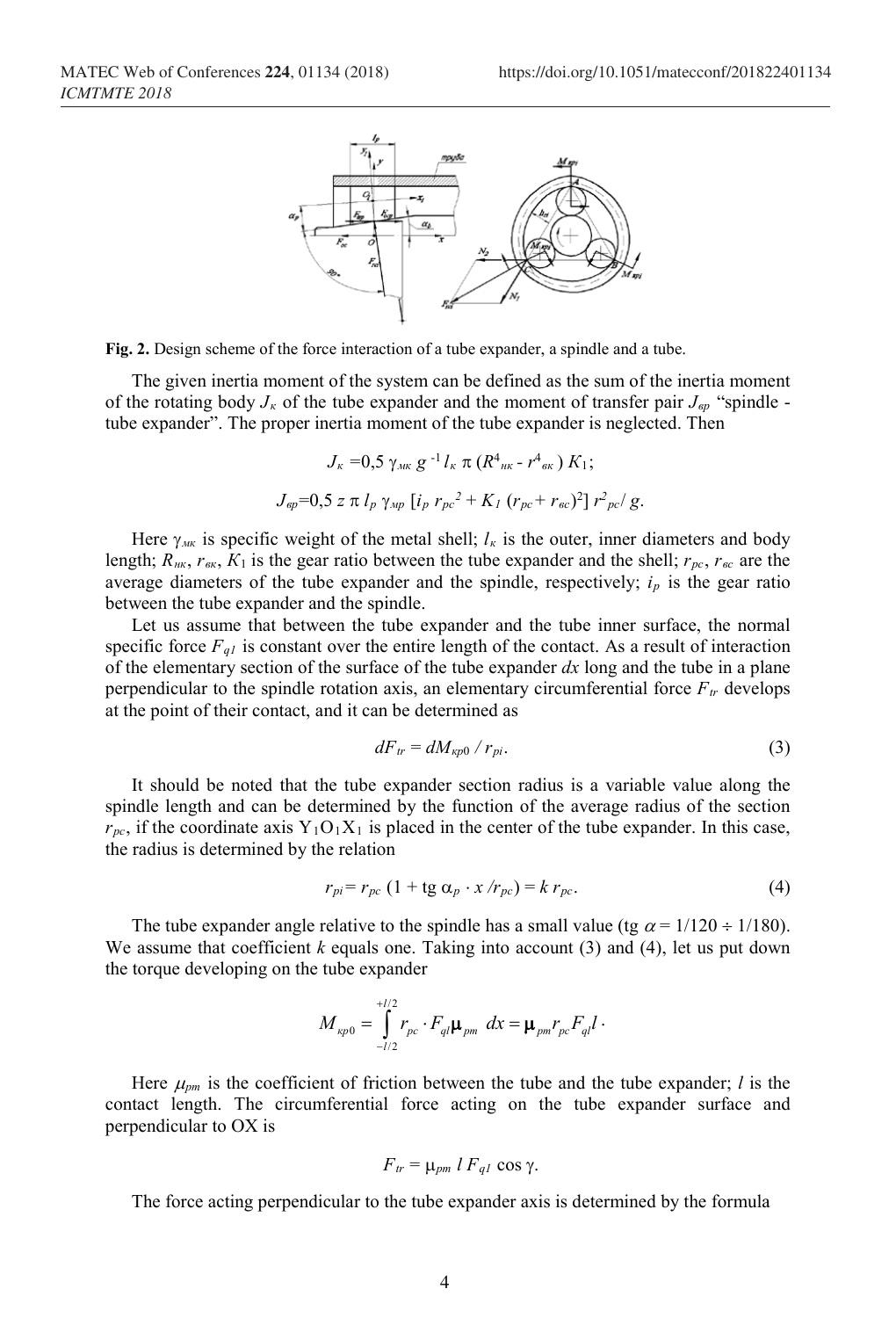$$
F_1 = F_{tr} / \cos \gamma.
$$

The tube expanders in the process of hypocycloidal rolling of the tube inner surface push it in the opposite direction with a force

$$
F_{oc1}=F_{tr} \text{tg } \gamma.
$$

Assuming that the tube expander fully adheres to the spindle surface and the specific normal load to the generatrix between the tube expander and the spindle  $F_{q2}$  is constant along the contact length, we write down the following correlations:

- the torque generated by the working (conical) part of the spindle

$$
M_{\kappa p\epsilon i}=F_{q2}\mu_{p\epsilon} r_{\epsilon c i};
$$

- power used for tube expander operation

$$
N = F_{q2} \mu_{pe} r_{eci} \Omega.
$$

Here  $r_{\text{eci}}$  is the average current radius of the spindle working part, changing as the spindle deepens into the tube.

Thus, all the force factors are determined. With this in mind, we will give the final formulas for calculating the forces acting on each tube expander:

- radial force

$$
F_{rci} = k_c M_{k p0} \text{ tg } \gamma / (z r_{pi} \sin \alpha_e);
$$

- circumferential force acting on the outside diameter

$$
F_t = M_{kp0} / (3 k_c r_{pc});
$$

- axial force

 $F_{ocpz} = F_{tr} \sin\gamma + F_{rci} \mu_{pm} \sin B + F_{rci} \mu_{pm} \cos (B + \gamma) \cos\gamma / \tan(\gamma + B + \rho_k)$ 

Here  $k_c$  is the coefficient that takes into account unevenness of the load distribution between the tube expanders. These formulas have practical confirmation [8].

Since the forces acting in the rolling process depend on the torque and the rolling parameters, in accordance with equation (2), there are rotation frequency fluctuations of the spindle and the tube expanders, which significantly affect the quality of the tube attachment assembly.

Fig. 3 shows the experimental oscillogram of the rolling process of a tube  $\emptyset$ 16x1,4 made of steel 08X18H10T in a bed with a hole  $\varnothing$ 16,4 mm at  $M_{\kappa p} = 4.4$  Nm, n = 400 rpm by rolling.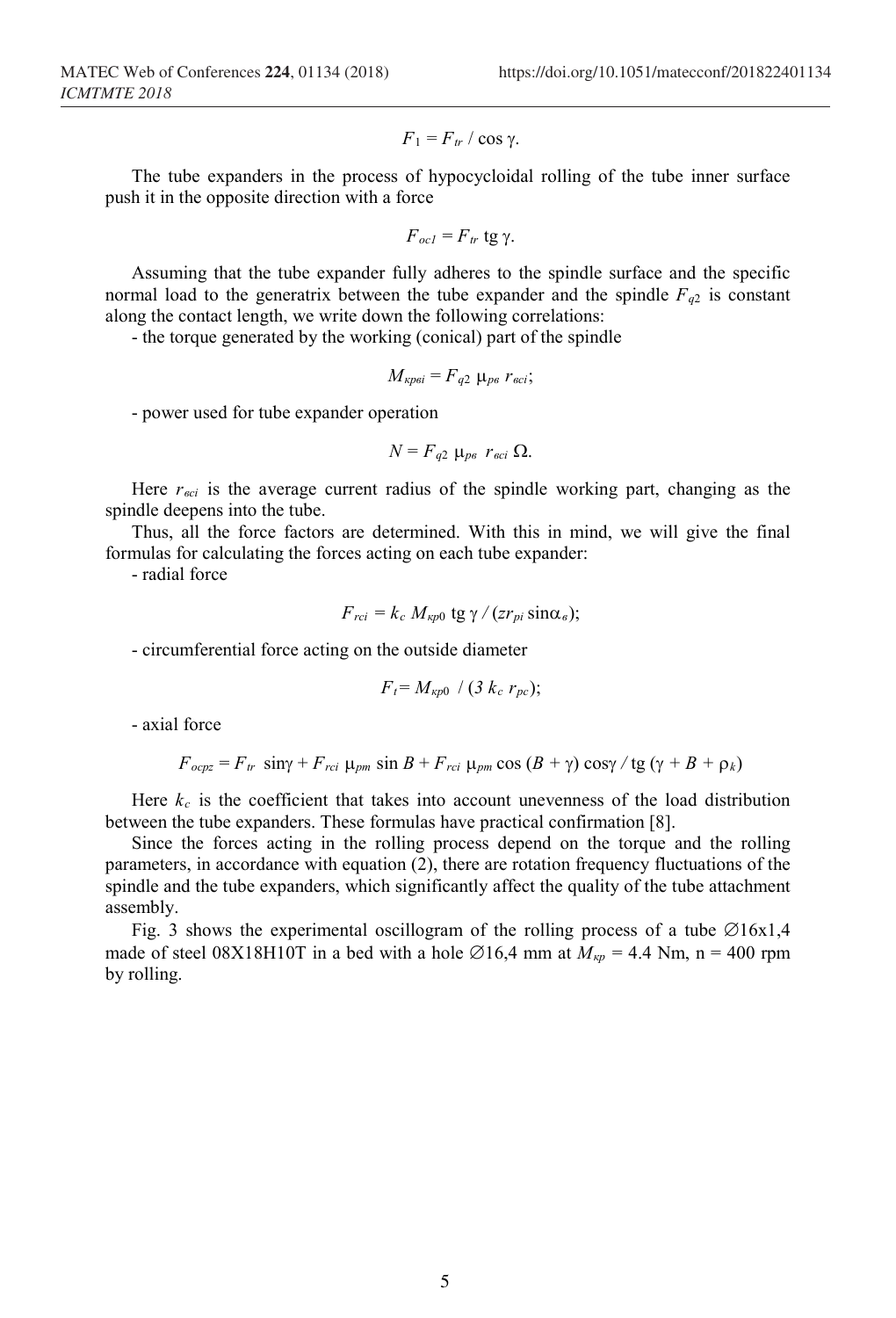

**Fig. 3.** Oscillogram of mechanical rolling: 1 is the axial movement of the spindle, mm; 2 is the number of spindle revolutions (nv), rev; 3 is the number of rolling body revolutions (no), rev; 4 is the torque at rolling (Mcr), dNm

The experiment results show that rotation of the spindle is accompanied by regular fluctuations of the torque. The number of such fluctuations is approximately equal to the number of spindle revolutions, and the amplitude after some damping comes up to  $(0,15)$ ... 0,20)  $M_{kp}$ . The probable cause of such fluctuations is the slip of the tube expander with respect to tube [9].

It should be noted that this amplitude of fluctuations was obtained after damping in the tensometric gauge of the test bench. Such fluctuations, especially with significant axial loads, have a significant effect on the resource of the tool and the quality of rolling.

Experimental and analytical studies show that all rolling parts are under the influence of variable forces, which, with the continuous processing of thousands of holes (for example, in the LDPE boards), affect the workability of rolling. Under certain conditions, due to fatigue stresses, the spindle, tube expanders, and shell may break down. Such an accident in a critical product manufacture is extremely undesirable, as it causes damage to the internal surfaces of the tubes and their subsequent possible corrosion damage. In addition, fluctuations in the torque lead to fluctuations in the speed of tube expanders, which affects the stressed state of the parts of the tube attachment assembly.

## **References**

- 1. Tkachenko G. P., Brif V. M. *Manufacturing and repair of shell-and-tube heatexchange equipment*. (Machine-building, Moscow, 1980)
- 2. Yuzik S. I., *Tube expanding in ship heat exchangers*. (Shipbuilding, Leningrad, 1978)
- 3. Novokshchnov S. L., *Mathematical modelling of roll-forming processes.* Transactions of VIII All-Russian with international engagement Scientific and Technical Conference and School of Young Scientists, Postgraduate Students and Students. Voronezh. VSTU, p. 89-92. (2007)
- 4. Johnson K. L., *Contact Mechanics* (Mir, Moscow, 1989)